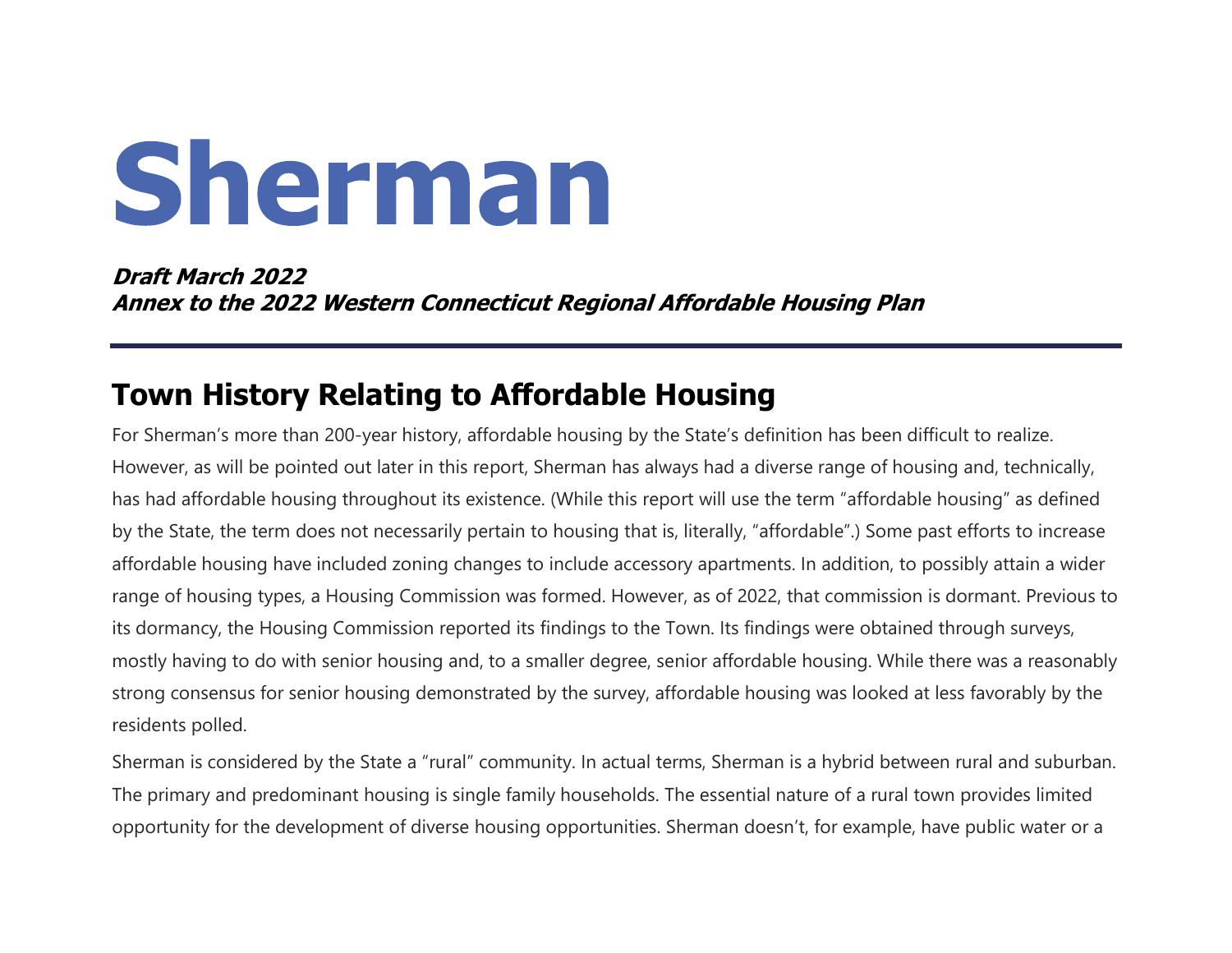public sewage system. Also, Sherman lacks many of the amenities that are convenient for affordable housing such as a healthcare facility or clinic, a pharmacy, diverse shopping opportunities, and public transportation. Yet, it deserves to be said that Sherman is an unusually diverse Town with regard to socioeconomics. While most small towns in the United States (towns with less than 5,000 residents) rely on one key industry to employ a majority of residents, that it not the case at all in Sherman. Also, small towns tend to have more parity when it comes to incomes. This is not at all the case in Sherman. Our work force runs the gamut from all levels of blue collar and white collar, educators, artists, pilots, medical professionals, farmers, and entrepreneurs. Our income strata range from wealthy "one-percenters" to people on public assistance. Along the way, housing came about to satisfy all of these income groups, wide-ranging and diverse as it is. In other words, there is a diverse stock of housing, albeit mostly single-family, in Sherman.

There are opportunities for other ways to better meet the State's idea of affordable housing. They are: • Accessory apartments are permitted, subject to Special Permit, within virtually every residential structure in the Town of Sherman. Although not meeting the State of Connecticut affordable housing standards, the presence of these apartments addresses a need for low-income and moderate-income housing within the Town of Sherman. • Residential housing alternatives, provided that such alternatives are economically viable and fully able to meet their water supply and septic disposal needs on site, shall be encouraged. • Permitting of open space development allowing houses to be located closer together in order to preserve larger areas of open space around the housing areas assuming it leads to no more housing units than a normal development would contain. This open space development more closely matches early Connecticut rural development patterns than does our current suburban development pattern.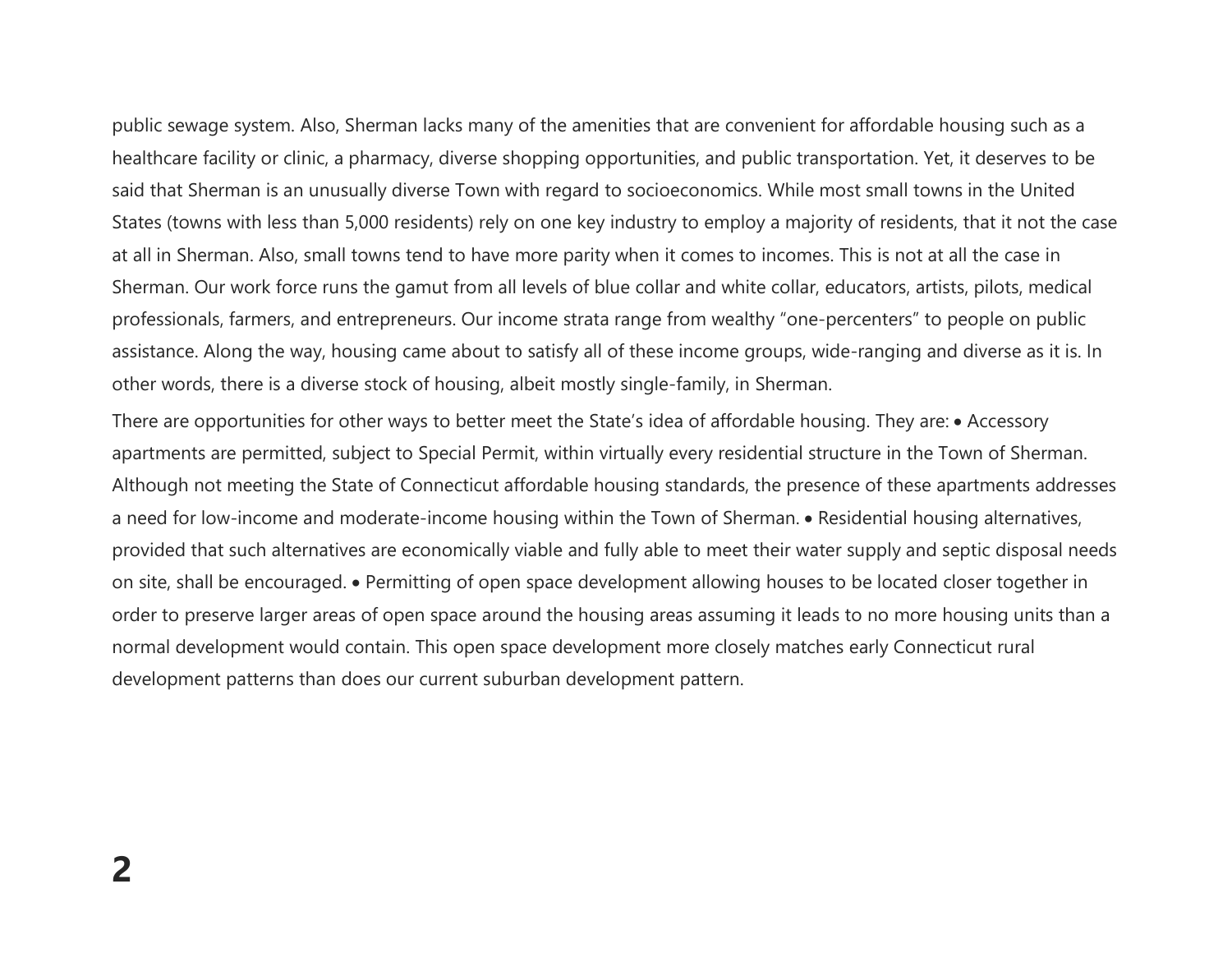## Community Values Statement

The Town of Sherman is a rurally minded town, so designated both by the choice of its own citizens and the mandate of the State of Connecticut's plans of development and preservation. As a rural town, much of the Town's surface area comprises either land used for agricultural purposes or land left in its natural state. The primary developed use of land in the town is for residences.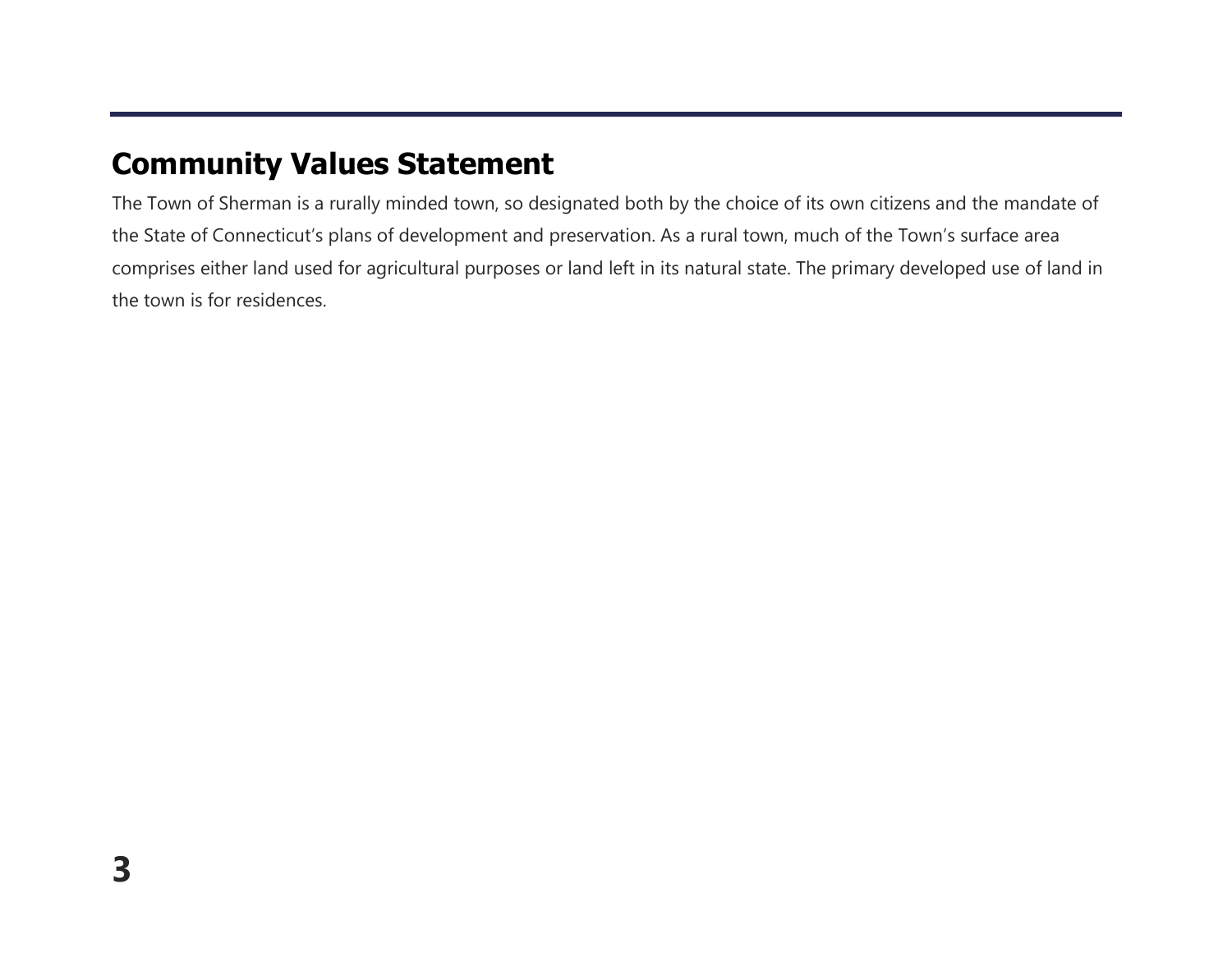## Housing Market Trends

4

#### Progress Towards 10% Affordable Housing (C.G.S. 8-30g):

There are eight affordable housing units in Sherman as of 2020, with the vast majority qualifying for affordable housing using the federal and state low-interest programs.

|             |                       | <b>TENANT</b>            |                  |                          |                 | <b>CENSUS</b>  |                   |
|-------------|-----------------------|--------------------------|------------------|--------------------------|-----------------|----------------|-------------------|
|             | <b>GOVERNMENTALLY</b> | <b>RENTAL</b>            | <b>CHFA/USDA</b> | <b>DEED</b>              | <b>TOTAL</b>    | <b>HOUSING</b> | <b>PERCENT</b>    |
| <b>YEAR</b> | <b>ASSISTED UNITS</b> | <b>ASSISTANCE</b>        | <b>MORTGAGES</b> | <b>RESTRICTED</b>        | <b>ASSISTED</b> | <b>UNITS</b>   | <b>AFFORDABLE</b> |
| 2002        | 0                     | $\overline{\phantom{0}}$ | 3                | $\overline{\phantom{0}}$ | 3               | 1,606          | 0.19%             |
| 2005        |                       | $\overline{\phantom{0}}$ |                  | $\overline{\phantom{a}}$ |                 | 1,606          | 0.06%             |
| 2010        | 0                     | $\overline{\phantom{a}}$ | $\overline{2}$   | $\overline{\phantom{0}}$ | $\overline{2}$  | 1,606          | 0.12%             |
| 2015        |                       |                          | 4                |                          | 6               | 1,831          | 0.33%             |
| 2020        | $\overline{0}$        |                          |                  |                          | 8               | 1,831          | 0.44%             |
|             |                       |                          |                  |                          |                 |                |                   |

SOURCE: CT DEPARTMENT OF HOUSING, AFFORDABLE HOUSING APPEALS LISTS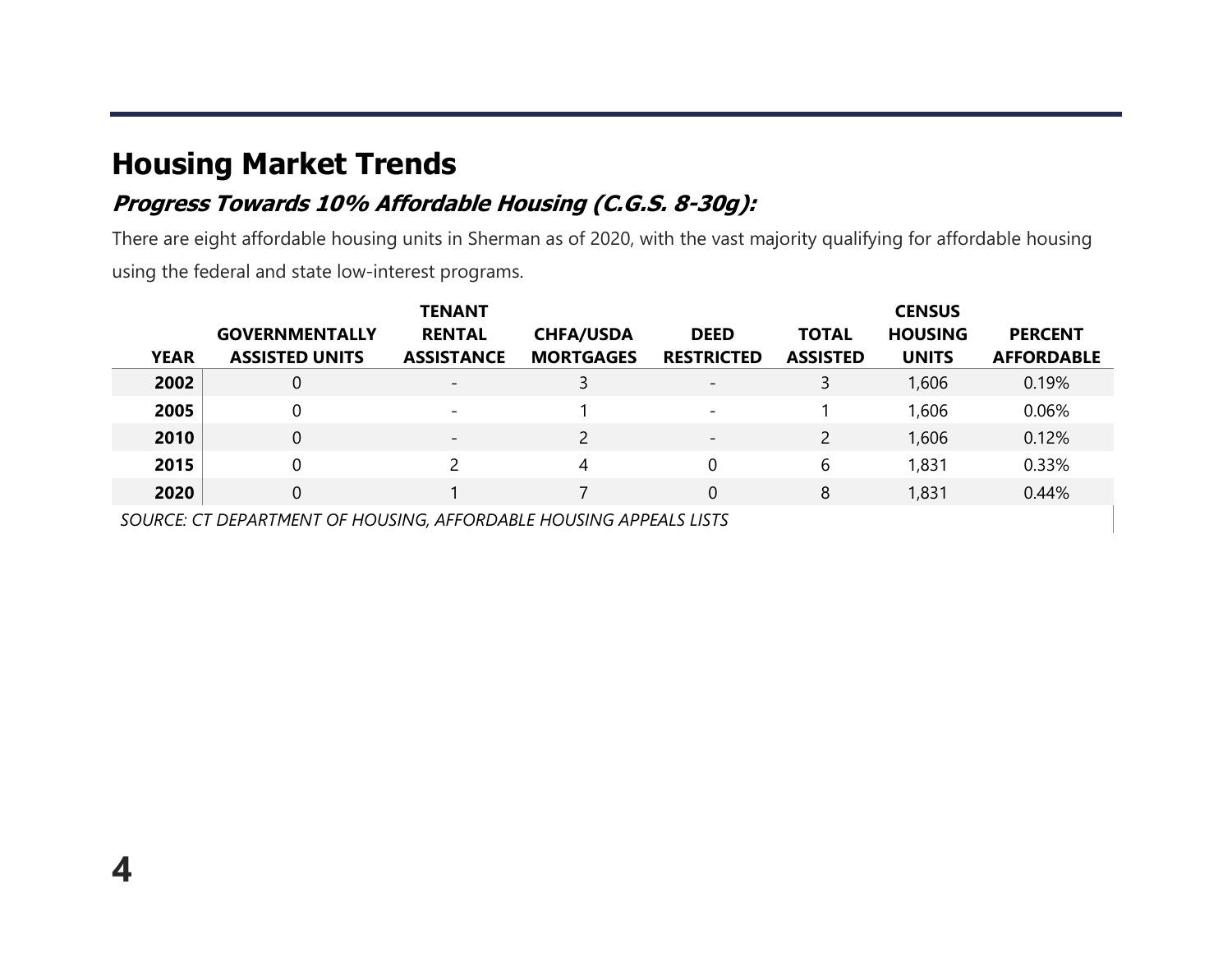The overall housing stock more than doubled between 1970 and 1990, matching the population growth over the same time period. In the following three decades, the rate of housing production slowed as the population declined.



The median single family housing prices before the 2008 Great Recession were at a high of \$525,000. Afterwards, prices fell to \$367,000 by 2010 and have grown gradually since to \$513,000 in 2021.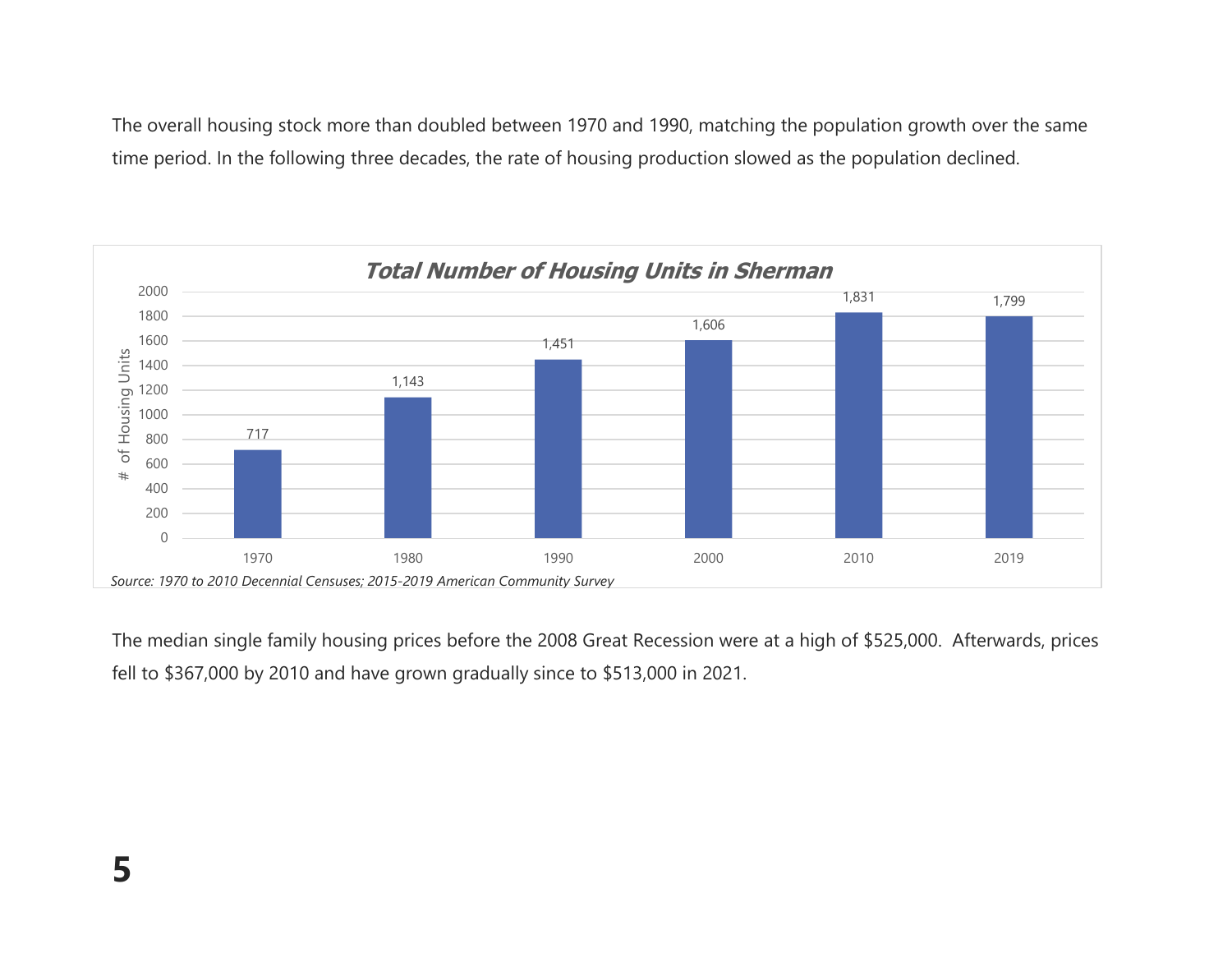

6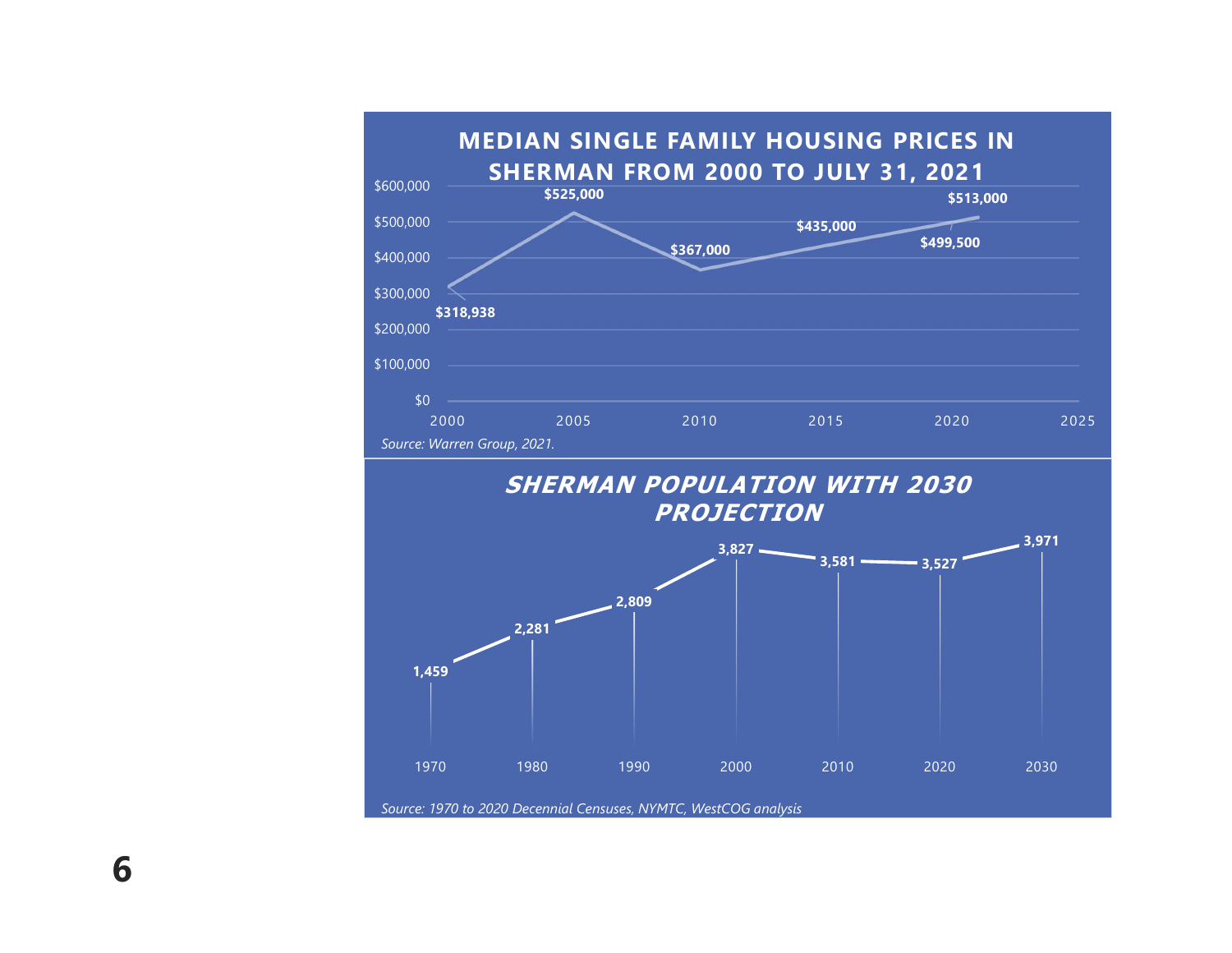## Housing Needs

Sherman has the second largest share of seniors in the Western Connecticut region, with seniors making up 21% of the total population. Nearly a quarter of the households in Sherman are single persons, living alone. Emphasizing a need for smaller housing options. Additionally, only 24% of the households in Sherman have school aged children.

There are 474 or 32.3% cost burdened households (shown in red below) in Sherman, according to the 2015-2019 American Community Survey; 24.3% of renters are cost burdened and 33.5% of owners are cost burdened.

There are various thresholds a household or individual need to meet to qualify for affordable house that depends on the program. For example, the C.G.S §8-30G set-aside development program is one of the least restrictive programs and requires prospective tenants to be low-income (i.e., make 80% or less of the state median income) and be cost-burdened. There are 356 households as of 2019 in Sherman who meet these characteristics – accounting for 19% of households in need of affordable housing in Sherman. This showcases that the need for affordable housing outnumbers the statutory requirements of 175 units.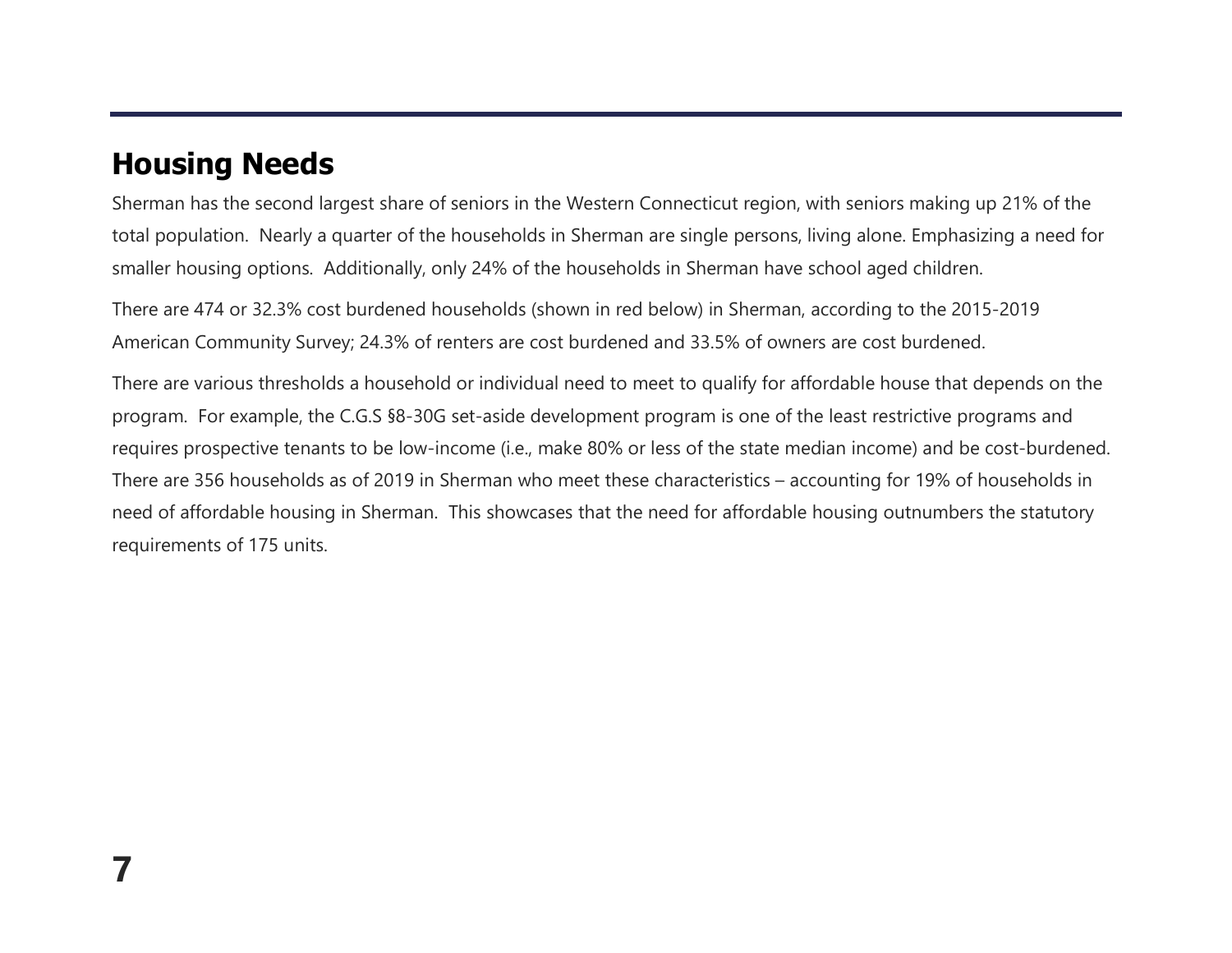| <b>Cost Burdened Households in Sherman</b> |                 |       |                |       |                 |       |  |  |  |  |  |
|--------------------------------------------|-----------------|-------|----------------|-------|-----------------|-------|--|--|--|--|--|
| <b>MONTHLY HOUSING COSTS</b>               | Occupied        | %     | Owner-occupied | $\%$  | Renter-occupied | %     |  |  |  |  |  |
| <b>AS A PERCENTAGE OF</b>                  | housing         |       | housing units  |       | housing units   |       |  |  |  |  |  |
| <b>HOUSEHOLD INCOME IN THE</b>             | units           |       |                |       |                 |       |  |  |  |  |  |
| <b>PAST 12 MONTHS</b>                      |                 |       |                |       |                 |       |  |  |  |  |  |
| <b>Less than \$20,000</b>                  | 10 <sup>°</sup> | 0.7%  | 10             | 0.8%  | $\overline{0}$  | 0.0%  |  |  |  |  |  |
| Less than 20 percent                       | $\overline{0}$  | 0.0%  | $\overline{0}$ | 0.0%  | $\overline{0}$  | 0.0%  |  |  |  |  |  |
| 20 to 29 percent                           | $\Omega$        | 0.0%  | $\Omega$       | 0.0%  | $\overline{0}$  | 0.0%  |  |  |  |  |  |
| 30 percent or more                         | 10              | 0.7%  | 10             | 0.8%  | $\mathbf{0}$    | 0.0%  |  |  |  |  |  |
| \$20,000 to \$34,999                       | 152             | 10.3% | 152            | 12.0% | $\overline{0}$  | 0.0%  |  |  |  |  |  |
| Less than 20 percent                       | $\overline{0}$  | 0.0%  | $\overline{0}$ | 0.0%  | $\theta$        | 0.0%  |  |  |  |  |  |
| 20 to 29 percent                           | 9               | 0.6%  | 9              | 0.7%  | $\overline{0}$  | 0.0%  |  |  |  |  |  |
| <b>30 percent or more</b>                  | 143             | 9.7%  | 143            | 11.3% | $\mathbf{0}$    | 0.0%  |  |  |  |  |  |
| \$35,000 to \$49,999                       | 126             | 8.6%  | 86             | 6.8%  | 40              | 19.4% |  |  |  |  |  |
| Less than 20 percent                       | 11              | 0.7%  | 11             | 0.9%  | $\overline{0}$  | 0.0%  |  |  |  |  |  |
| 20 to 29 percent                           | 23              | 1.6%  | 23             | 1.8%  | $\Omega$        | 0.0%  |  |  |  |  |  |
| <b>30 percent or more</b>                  | 92              | 6.3%  | 52             | 4.1%  | 40              | 19.4% |  |  |  |  |  |
| \$50,000 to \$74,999                       | 235             | 16.0% | 207            | 16.4% | 28              | 13.6% |  |  |  |  |  |
| Less than 20 percent                       | 47              | 3.2%  | 47             | 3.7%  | $\Omega$        | 0.0%  |  |  |  |  |  |
| 20 to 29 percent                           | 77              | 5.2%  | 59             | 4.7%  | 18              | 8.7%  |  |  |  |  |  |
| <b>30 percent or more</b>                  | 111             | 7.6%  | 101            | 8.0%  | 10              | 4.9%  |  |  |  |  |  |
| \$75,000 or more                           | 892             | 60.7% | 799            | 63.2% | 93              | 45.1% |  |  |  |  |  |
| Less than 20 percent                       | 523             | 35.6% | 503            | 39.8% | 20              | 9.7%  |  |  |  |  |  |
| 20 to 29 percent                           | 251             | 17.1% | 178            | 14.1% | 73              | 35.4% |  |  |  |  |  |
| <b>30 percent or more</b>                  | 118             | 8.0%  | 118            | 9.3%  | $\mathbf{0}$    | 0.0%  |  |  |  |  |  |
| Zero or negative income                    | 10              | 0.7%  | 10             | 0.8%  | $\Omega$        | 0.0%  |  |  |  |  |  |
| No cash rent                               | 45              | 3.1%  | (X)            | (X)   | 45              | 21.8% |  |  |  |  |  |